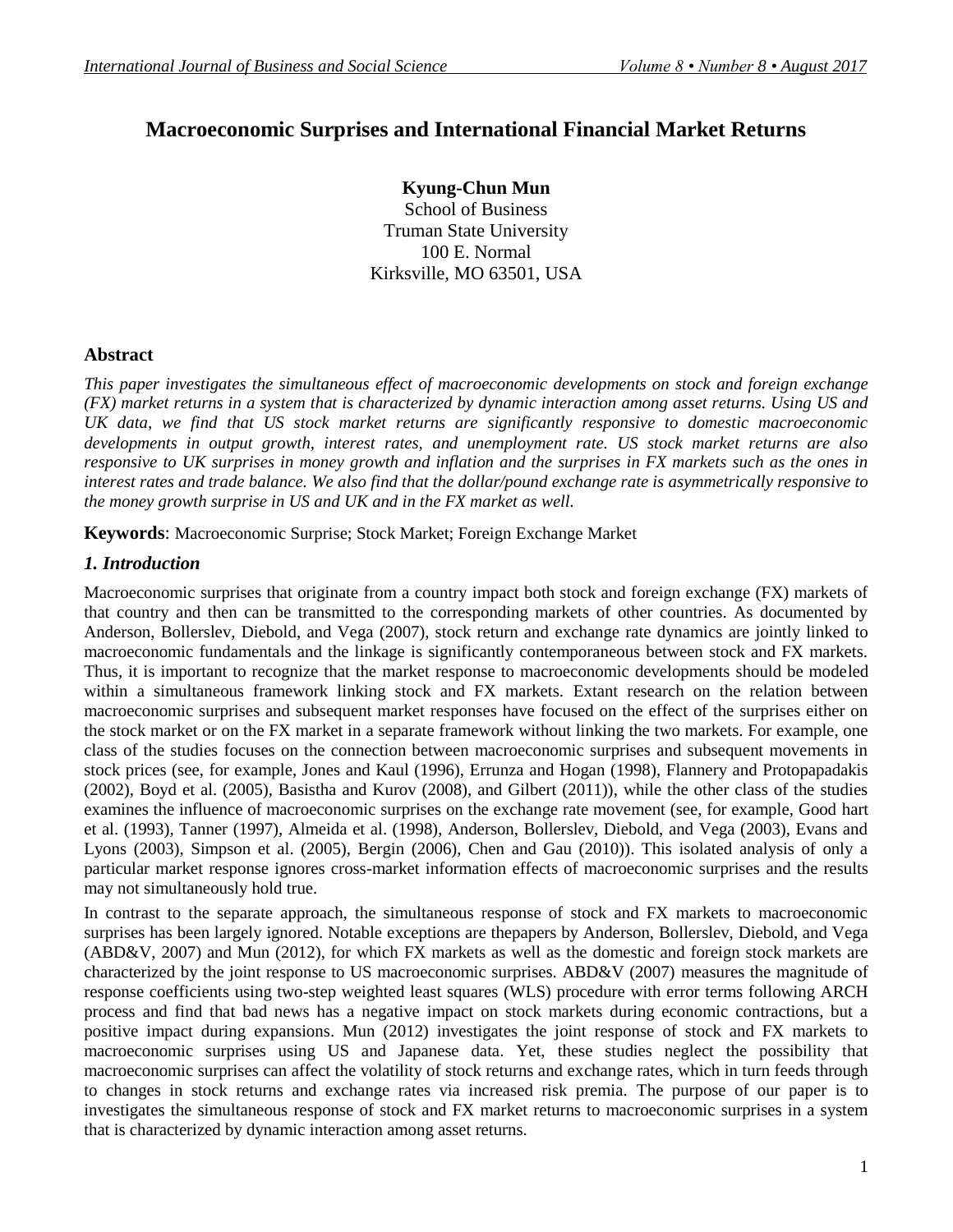In particular, we develop a unified framework by integrating two strands of the literature on market response to macroeconomic surprises: studies on the stock market response to macroeconomic surprises and studies on the FX market response to macroeconomic surprises. Our empirical strategy is based on the vector-autoregressive model with error terms following GARCH-M process that allows for asymmetries of market responses. We extend previous research by estimating the model for stock market returns and exchange rate changes in which the endogenous variables are allowed to be simultaneously affected by macroeconomic developments not only at home but also abroad. The investigation of the impact of foreign macroeconomic surprises on US stock and FX markets can provide important evidence on several hypotheses about the cross-country and cross-market transmission of macroeconomic surprises. In our model, stock market returns and exchange rate movements are simultaneously influenced by surprises of macroeconomic variables common in both US and foreign economy. We use US and UK data for six macroeconomic variables common in both countries: (i) money growth, (ii) output growth, (iii) inflation, (iv) interest rates, (v) unemployment rate, and (vi) trade balance. Estimation results indicate that to the extent that revelation of the surprises are directly impounded in returns, US stock market returns are significantly responsive to domestic macroeconomic developments in output growth, interest rates, and unemployment rate. Also, US stock market returns are responsive to UK surprises in money growth and inflation and the surprises in FX markets such as the ones in interest rates and trade balance. This indicates that some of macroeconomic developments in UK and in FX markets feed through to US stock markets. We find that the dollar/pound exchange rate is directly and asymmetrically responsive to the money growth surprise in US and UK and in the FX market as well. The results indicate that a higher-than-expected money growth in US leads to weaker dollar (or stronger pound) than a lower-than-expected money growth of the same magnitude. The paper is organized as follows. Section 2 provides data and empirical models to be estimated. Section 3 presents empirical results for effects of macroeconomic surprises. Finally, conclusions are given in section 4.

# *2. Data and Methodology*

# **2.1 Data**

To investigate the simultaneous impact of a macroeconomic surprise on the stock and FX market, it is necessary to choose a set of factors that are common in both stock and FX markets. By examining factors previously identified in the literature, we select the following set of macroeconomic factors as a fair and parsimonious representation of the macroeconomic fundamentals that can influence both stock and FX markets commonly: (i) money growth; (ii) output growth; (iii) inflation; (iv) interest rates; (v) unemployment rate; and (vi) trade balance. For our analysis, we use the seasonally-adjusted M1, the Consumer Price Index (CPI), the seasonally-adjusted Industrial Production Index (IPI), and 3-month T-bill rates as proxies for the money supply, price level, output, and interest rates, respectively.<sup>1</sup>The stock market indices used are the S&P 500 Index and the FTSE 100 Index of UK. We obtain these data from *International Financial Statistics* and *Global Financial Database* (GFD). The data set we analyze is the monthly series (except for trade balance for which it is the quarterly series) for the period from December 1988 to December 2006. This sample period is consistent with the so-called "Great Moderation", during which period output, inflation, investment, and other macroeconomic variables were sharply less volatile across G7 countries than they were during the prior 20-year period (see, for instance, Justiniano and Primiceri (2008)).<sup>2</sup>This shift in the volatility of macroeconomic variables towards stability during the Great Moderation reduces possible abrupt breaks in the statistical estimation of macroeconomic shocks and contributes to an increase in the precision of forecasts of the macroeconomic variables (Stock and Watson (2002 and 2003) and Justiniano and Primiceri (2008)).Stock market returns are computed as the difference of the logarithm of the stock market index. Exchange rates are expressed as US dollar per unit of foreign currency. Money growth, inflation, and output growth are measured as the difference of the logarithm of the M1 (M4 for UK), the consumer price index, and the output growth index, respectively. Other economic series such as interest rates and unemployment rate are logged. The trade balance is scaled as a ratio to the gross domestic product (GDP).

l

<sup>&</sup>lt;sup>1</sup>We use the seasonally-adjusted M4 running from June 1989 to December 2006, defined by the International Financial Statistics,for UK money supply.

<sup>&</sup>lt;sup>2</sup>Although there is no consensus on its exact duration, the beginning of the Great Moderation is often suggested to be the mid 1980s (Stock and Watson (2002)). Economists generally agree that the Great Moderation ended with the collapse of subprime mortgages in 2007.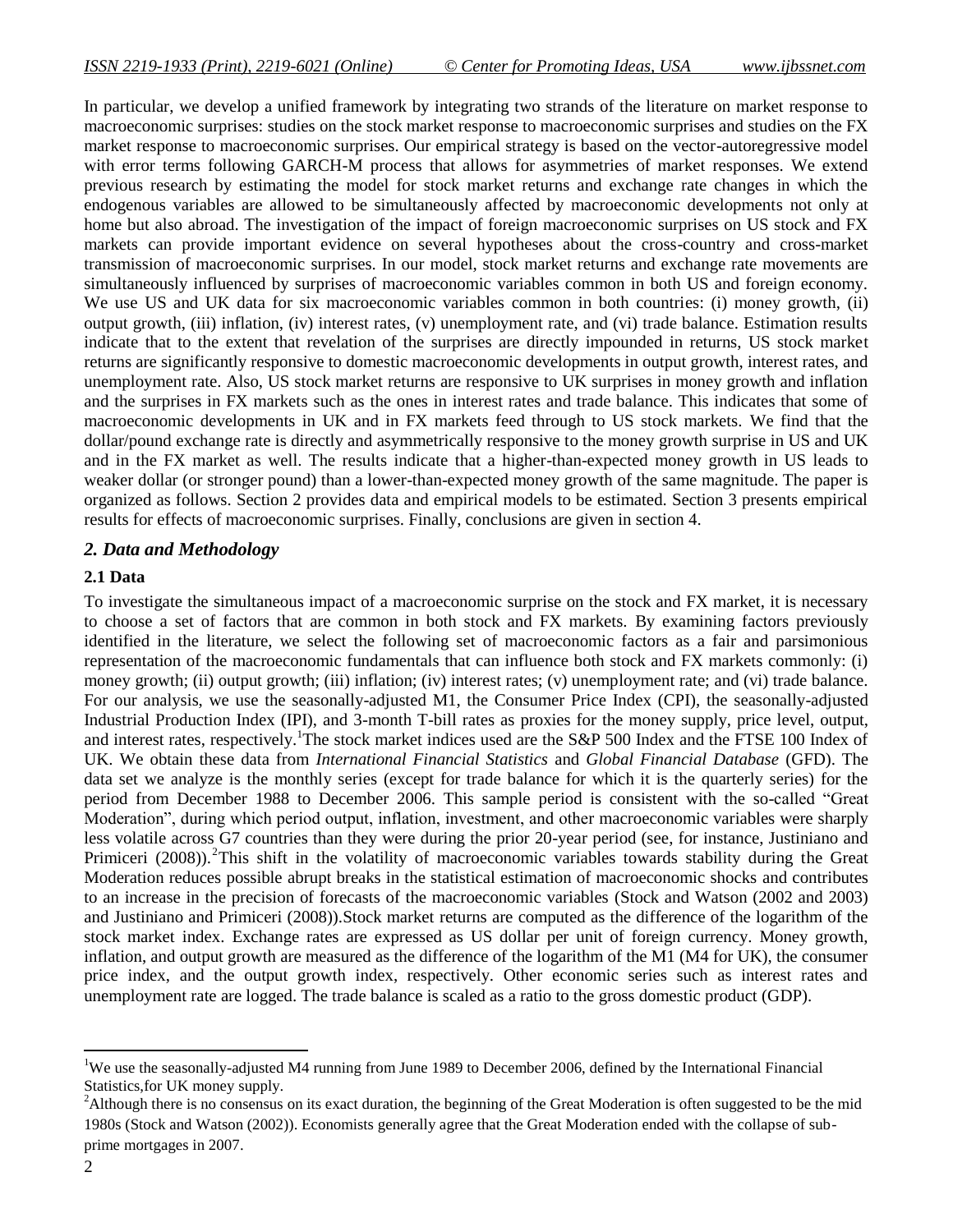#### **2.2 Empirical Model**

Developments in stock markets are known to influence foreign exchange markets and vice versa, and interrelationships exist among international stock markets. This implies that a macroeconomic surprise in one country can simultaneously affect both stock and FX markets at home, and can be transmitted to other countries. To statistically capture the cross-country transmission and simultaneous response of stock and FX markets to a macroeconomic development, one should employ a system method of estimation. Also, given that risk-averse agents require compensation for holding a risky asset, asset returns should depend on the risk premium which is an increasing function of the conditional variance of returns. One model that can effectively incorporate these phenomena is the vector autoregressive model with error terms following GARCH in-mean process. Following Mun (2012), the specification we use for the means of stock market (both US and UK) returns and exchange rate changes is given by:

$$
Y_t = \mu + \sum_{i=1}^p A_i Y_{t-i} + \Psi \sqrt{h_t} + \Pi Z_t + \Phi(D_t Z_t) + \varepsilon_t
$$
\n(1)

$$
\varepsilon_t |\Omega_t \sim N(0, H_t)
$$
  
\n
$$
H_t = C'C + K'\varepsilon_{t-1}\varepsilon_{t-1}'K + F'H_{t-1}F
$$
\n(2)

Where

$$
Y_{t} =\begin{bmatrix} \Box r_{t} \\ \Box r_{t} \\ \Box s_{t} \end{bmatrix}; \quad \mu = \begin{bmatrix} \mu_{r} \\ \mu_{r} \\ \mu_{s} \end{bmatrix}; \quad A_{i} = \begin{bmatrix} a_{11}^{(i)} & a_{12}^{(i)} & a_{13}^{(i)} \\ a_{21}^{(i)} & a_{22}^{(i)} & a_{23}^{(i)} \\ a_{31}^{(i)} & a_{32}^{(i)} & a_{33}^{(i)} \end{bmatrix}; \quad \Psi = \begin{bmatrix} \psi_{11} & \psi_{12} & \psi_{13} \\ \psi_{21} & \psi_{22} & \psi_{23} \\ \psi_{31} & \psi_{32} & \psi_{33} \end{bmatrix}
$$

$$
\Pi = \begin{bmatrix} \pi_{11} & \pi_{12} & \pi_{13} \\ \pi_{21} & \pi_{22} & \pi_{23} \\ \pi_{31} & \pi_{32} & \pi_{33} \end{bmatrix}; \quad \Phi = \begin{bmatrix} \phi_{11} & \phi_{12} & \phi_{13} \\ \phi_{21} & \phi_{22} & \phi_{23} \\ \phi_{31} & \phi_{32} & \phi_{33} \end{bmatrix}; \quad Z_{t} = \begin{bmatrix} z_{t} \\ z_{t} \\ z_{t} - z_{t}^{*} \end{bmatrix};
$$

$$
D_{t} = \begin{bmatrix} I_{3} & \text{if the surprise is negative} \\ 0_{3} & \text{otherwise} \end{bmatrix}
$$

$$
H_{t} = \begin{bmatrix} h_{rr, t} & h_{rr, t} & h_{rs, t} \\ h_{r,r, t} & h_{rr, t} & h_{rs, t} \\ h_{sr, t} & h_{sr, t} & h_{ss, t} \end{bmatrix}; \quad \sqrt{h_{t}} = \begin{bmatrix} \sqrt{h_{rr, t}} \\ \sqrt{h_{rs, t}} \\ \sqrt{h_{rs, t}} \end{bmatrix};
$$

$$
C = \begin{bmatrix} c_{11} & c_{12} & c_{13} \\ 0 & c_{22} & c_{23} \\ 0 & 0 & c_{33} \end{bmatrix}; \quad K = \begin{bmatrix} k_{11} & k_{12} & k_{13} \\ k_{21} & k_{22} & k_{2
$$

where  $\Gamma r_i = r_i - r_{i-1}$ ;  $r_i$  is the logarithmic return on the US stock market.

0 0  $c_{33}$ 

*c*

 $\Box r_t^* \equiv r_t^*$  $r_t^*$  — $r_{t-}^*$  $-r_{t-1}^*$ ,  $r_t^*$  $r_t^*$  is the logarithmic return on the UK stock market.

31  $\kappa_{32}$   $\kappa_{33}$ 

 $k_{31}$   $k_{32}$   $k$ 

 $s_t = s_t - s_{t-1}$ , the appreciation rate of the UK pound relative to the US dollar at time *t*.  $s_t$  is the exchange rate expressed in US dollars per unit of the UK pound at time *t*.  $z_t$  ( $z_t^*$ )  $z_t^*$ ) = the US (UK) macroeconomic surprise at time *t*.  $(z_t - z_t^*)$  $z_t^*$ ) = the surprise of the differential in macroeconomic developments between US and UK at time *t*. This represents the surprise in FX markets associated with macroeconomic developments.

 $31$   $J_{32}$   $J_{33}$ 

 $f_{31}$   $f_{32}$   $f$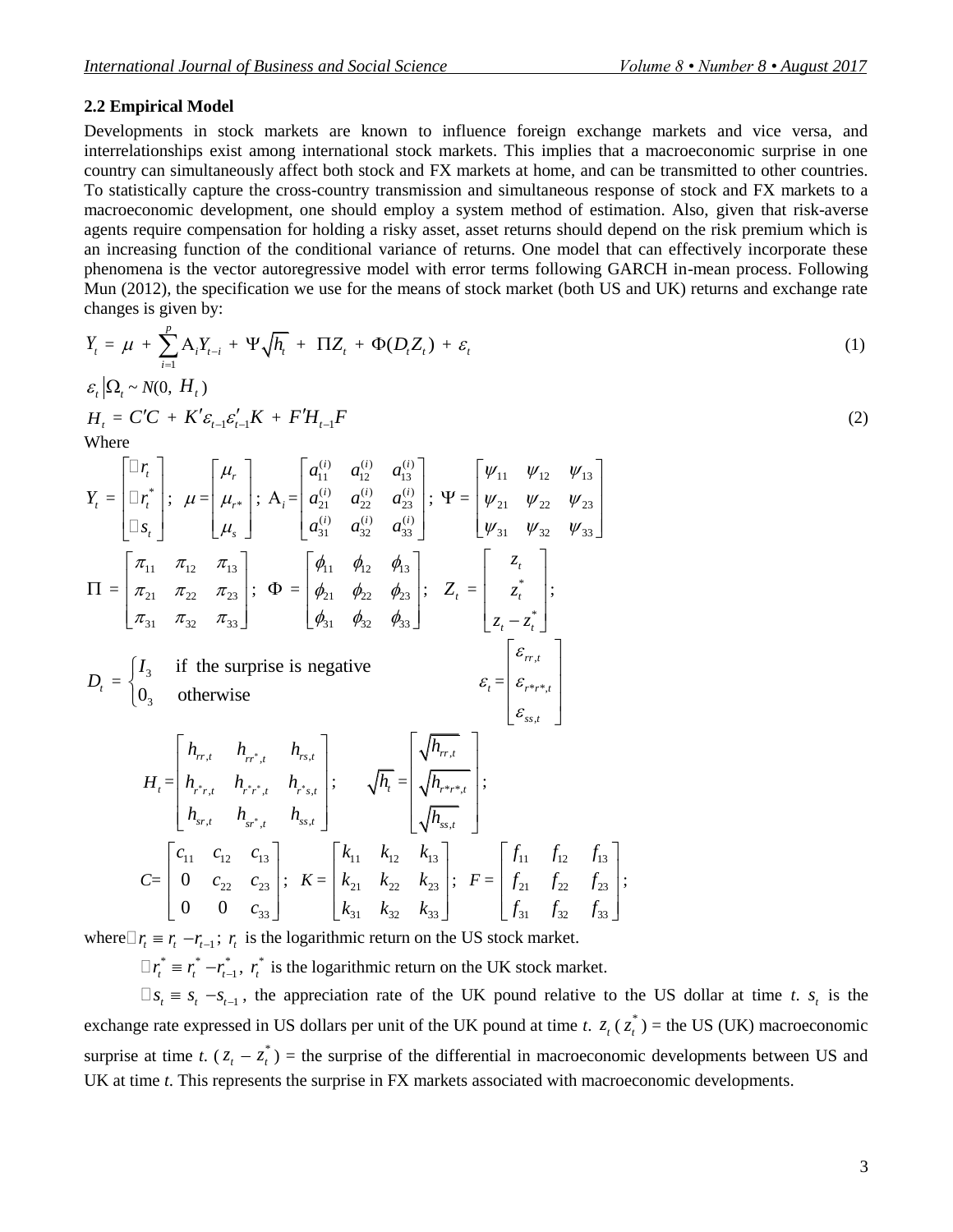$D_t$  = the dummy variable matrix that takes on the (3 × 3) identity matrix,  $I_3$ , if the surprise is negative or the (3 × 3) null matrix,  $0_3$ , otherwise. In equation (1), the conditional mean of US stock market returns is described as a function of the past history of stock returns for both domestic & foreign markets and exchange rate changes, the past history of error terms given by  $\varepsilon_{rr,t}$ ,  $\varepsilon_{rr,t}$ , and  $\varepsilon_{ss,t}$ , and their conditional variances given by  $h_{rr,t}$ ,  $h_{rr,t}$ , and  $h_{ss,t}$ , respectively. Thus, this model explicitly considers possible return and volatility transmissions among the three endogenous variables. The conditional means of UK stock market returns and exchange rate changes are also represented by the past history of the three variables and their error terms, and their conditional standard deviations. Equations (1) and (2) present that surprises emanating from multiple countries (the US and UK in this study) as well as the FX market are allowed to simultaneously influence the stock market at home and abroad and the FX market. Specifically, the off-diagonal parameters of the  $(3 \times 3)$  matrix  $\Pi$  in equation (1) effectively capture possible cross-country and cross-market transmission of the macroeconomic surprise. For example, the statistically significant value of  $\pi_{31}$  implies that a US macroeconomic surprise influences exchange rate movements, while the significant value of  $\pi_{13}$  indicates that a macroeconomic surprise in the FX market influences US stock market returns. The model can be estimated using maximum likelihood methods given  $\varepsilon_t |\Omega_t|$  $\sim N(0, H_t)$ , where  $\Omega_t$  is the information set available at time *t*. The BEKK (Engle and Kroner (1995)) parameterization of equation (2) guarantees the conditional covariance matrix,  $H<sub>t</sub>$ , positive definite for all values of  $\varepsilon$ <sub>i</sub>. The off-diagonal parameters of matrices of A<sub>i</sub> and K in equations (1) and (2) allow for tests for various hypotheses concerning cross-market spillovers. For example, jointly significant values of  $a_{31}^{(i)}$ 31  $a_{31}^{(i)}$  and  $a_{32}^{(i)}$ 32  $a_{32}^{(i)}$  in matrix  $A_i$  imply that there are return spillovers from stock to FX markets. Tests for volatility spillovers from one market to another can be performed employing the off-diagonal parameters of matrix *K* in equation (2). For example, the joint hypothesis of  $k_{31} = k_{32} = 0$  implies that there is no volatility spillover from stock to FX markets. The  $(3 \times 1)$ vector of  $z_t$ in equation (1) captures surprises induced by macroeconomic developments. Since asset returns/exchange rates are affected only by an unanticipated change in the level of economic variables, the value of the surprise in equation (1) is measured as follows:  $\text{Actual}_{t}$  – Expected<sub>*t*</sub>

$$
z_t = \frac{\text{Actual}_t - \text{Lapected}_t}{\sigma_t} \tag{3}
$$

Where  $\sigma_t$  = the standard deviation of the macroeconomic surprise at time *t*.

The values of  $z_t$  for macroeconomic surprises are statistically estimated using the VAR model with the following format:

$$
y_{i} = a + \sum_{i=1}^{p} b_{i} y_{i} + e_{i} \tag{4}
$$

Where  $y_i$  = the 3 × 1 vector for macroeconomic variables for each country and the FX market;  $a$  = the 3 × 1 vector of constants;  $b_i$  = the 3 × 3 parameter matrices; and  $e_i$  = the 3 × 1 vector of errors. The time path of residuals and their standard deviation are obtained from equation (4).We take the surprise to be positive (negative) if the actual value of a macroeconomic variable is greater (less) than its expected value. For the FX market, we postulate the surprise to be positive (negative) if the actual value of the terms of trade ratio between the US and UK is larger (smaller) than expected. To capture possible asymmetric responses of stock and FX markets to macroeconomic surprises, a dummy variable is added to the equation (1) as an additional exogenous variable. Specifically, the diagonal parameters of the  $(3\times3)$  matrix  $\Phi$  in equation (1) capture potential asymmetric responses of stock and FX markets to macroeconomic surprises. For example, significantly negative values of  $\phi_{11}$  for output growth imply that lower-than-expected US output growth leads to lower domestic stock market returns by more than equivalent positive surprises increase the returns. The off-diagonal parameters of the  $\Phi$  matrix capture possible transmission of negative surprises from one market or country to the other market or country.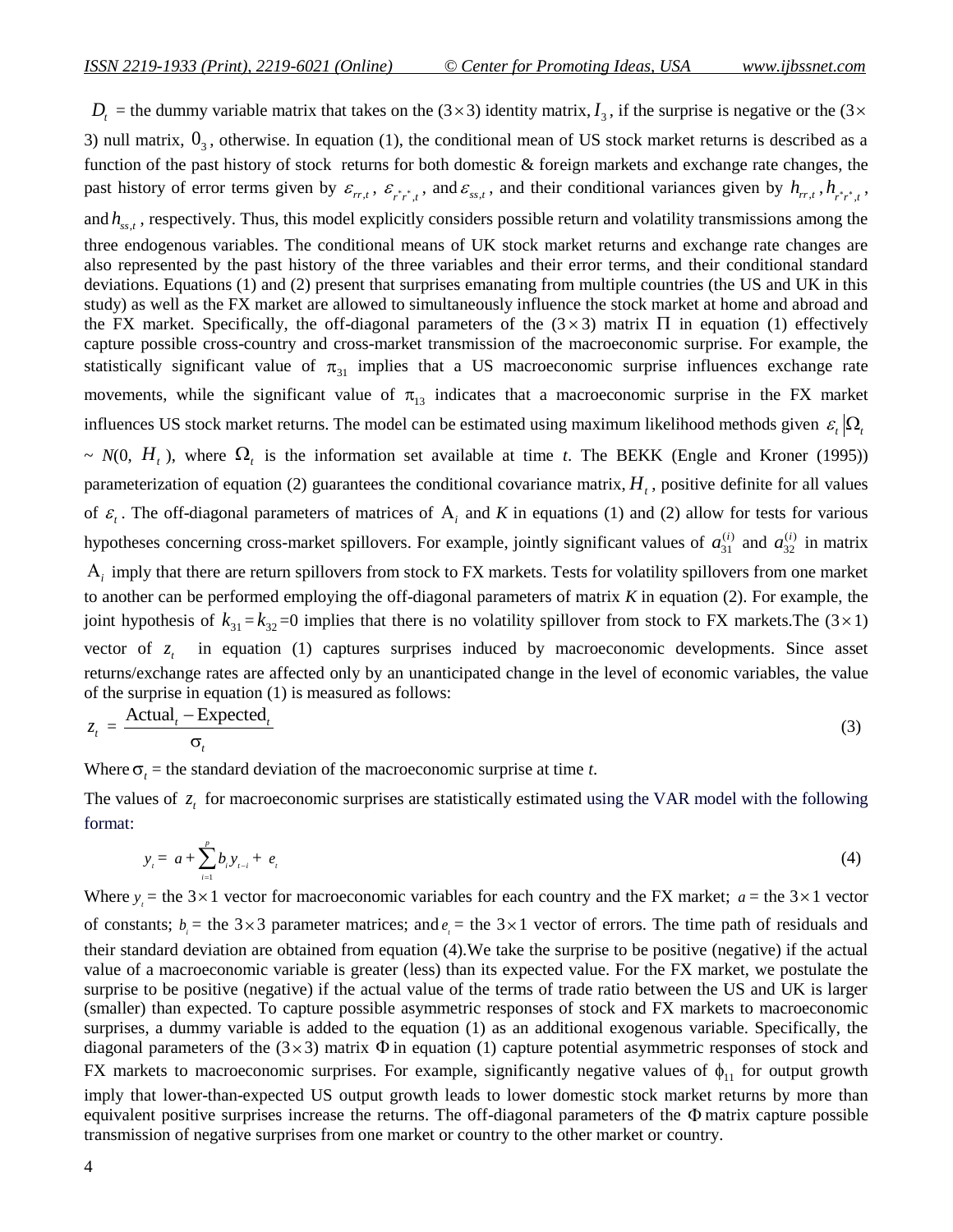| Macroeconomic factor surprise                     | US stock market | Stock market of foreign counterpart | FX market |
|---------------------------------------------------|-----------------|-------------------------------------|-----------|
| Money supply                                      |                 |                                     |           |
| a. US                                             |                 |                                     |           |
| b. Foreign counterpart                            |                 |                                     |           |
| c. Differential between                           |                 |                                     |           |
| US and foreign counterpart                        |                 |                                     |           |
| <b>Industrial Production</b>                      |                 |                                     |           |
| a. US                                             | $^{+}$          |                                     |           |
| b. Foreign counterpart                            |                 | $^{+}$                              |           |
| c. Differential between                           |                 |                                     |           |
| US and foreign counterpart                        |                 |                                     | $^{+}$    |
| Inflation                                         |                 |                                     |           |
| a. US                                             |                 |                                     |           |
| b. Foreign counterpart                            |                 |                                     |           |
| c. Differential between                           |                 |                                     |           |
| US and foreign counterpart                        |                 |                                     |           |
| Interest rates                                    |                 |                                     |           |
| a. US                                             |                 |                                     |           |
| b. Foreign counterpart                            |                 |                                     |           |
| c. Differential between                           |                 |                                     |           |
| US and foreign counterpart                        |                 |                                     | $^{+}$    |
| Unemployment rate                                 |                 |                                     |           |
| a. US                                             |                 |                                     |           |
| b. Foreign counterpart<br>c. Differential between |                 |                                     |           |
| US and foreign counterpart                        |                 |                                     |           |
| Trade balance                                     |                 |                                     |           |
| a. US                                             | $^{+}$          |                                     |           |
| b. Foreign counterpart                            |                 | $^{+}$                              |           |
| c. Differential between                           |                 |                                     |           |
| US and foreign counterpart                        |                 |                                     | $^{+}$    |
|                                                   |                 |                                     |           |

**Table1. Hypothesized Effects of Macroeconomic Surprises on Stock and FX Markets**

As described in Table 1, we next hypothesize for our own purposes that the surprise is positive if output growth is higher than expected and negative if it is lower than expected. Similarly, the surprise is negative if money growth, inflation, interest rates, unemployment rate, or trade deficit is higher than expected. Earlier studies have documented that if US inflation is unexpectedly higher than UK inflation, the dollar/pound exchange rate rises or equivalently US dollar depreciates relative to the UKpound. If US interest rates are unexpectedly higher than UK interest rates, US dollar appreciates. This is because existing models (except for the flexible-price monetary model) for exchange rate determination predict that higher domestic interest rates relative to foreign interest rates imply an appreciation of domestic currency.

# *3. Empirical Results*

# **3.1 Summary Statistics**

Table 2 reports summary statistics for various economic variables. Panel A of Table 2 shows that over the sample period. US stock market returns were higher than UK stock returns and the dollar/pound exchange rate increased by 0.19% monthly, implying depreciation of the dollar relative to the pound. Panel B presents that US had higher levels in output growth, inflation, and trade deficit relative to UK. During the sample period US had an interest rate of 4.72% while UK had 7.42%. Panel C reports the magnitude of macroeconomic surprises and the direction of surprises over the sample period. US had higher-than-expected levels in money growth, inflation, and unemployment while having lower-than-expected levels in output growth, interest rates, and trade balance. On the other hand, UK had higher-than-expected levels in money growth, output growth, unemployment, and trade balance while having lower-than-expected levels in inflation and interest rates. In particular, positive money growth surprise was the largest in magnitude in US while negative interest rate surprise was in UK.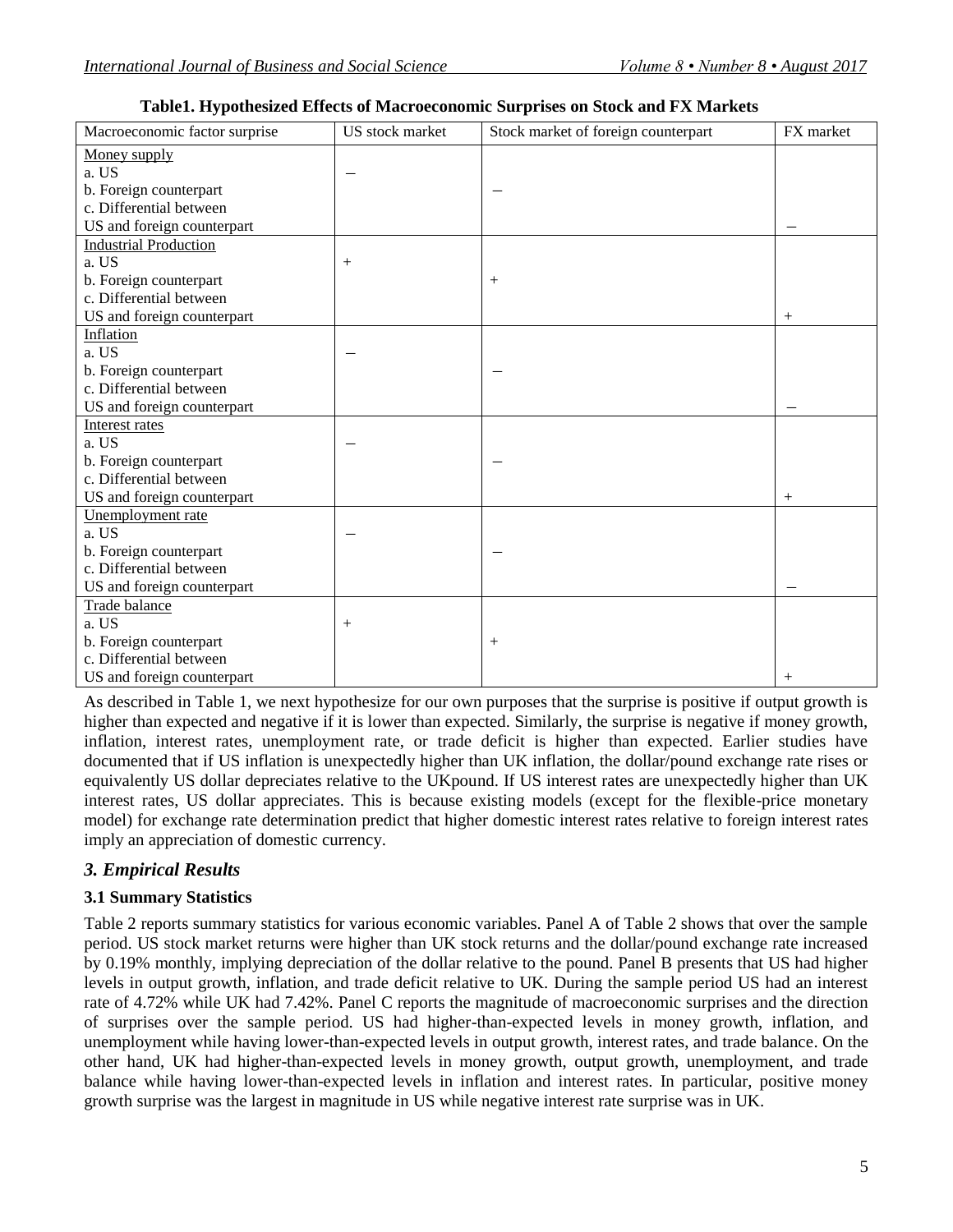#### **Table2. Summary Statistics**

### **A. Mean of Stock Index Returns and Exchange Rate Changes (12/1988-12/2013)**

|                            | US       | UK       |
|----------------------------|----------|----------|
| Stock index returns 0.8156 |          | 0.6472   |
| $\frac{9}{6}$              | (3.3885) | (3.8765) |
| Exchange rate              |          | 0.1909   |
| changes $(\%)$             |          | (2.4950) |

 *Note*: Figures in parentheses are standard deviations

| Country | Money growth | Output growth | Inflation | Interest rates | Unemploy-ment rate | Trade     |
|---------|--------------|---------------|-----------|----------------|--------------------|-----------|
|         | $(\% )$      | $(\% )$       | $(\% )$   | $(\%)$         | $(\%)$             | balance   |
|         |              |               |           |                |                    | $(\%)$    |
| US      | 0.3388       | 1.5670        | 0.2464    | 4.7211         | 5.6638             | $-0.8295$ |
|         | (0.7977)     | (0.3109)      | (0.2654)  | (0.9672)       | (0.9914)           | (0.3789)  |
| UK      | 1.2825       | 1.2620        | 0.2450    | 7.4248         | 7.4411             | $-0.7859$ |
|         | (7.8145)     | (0.1020)      | (0.4427)  | (3.1366)       | (2.2007)           | (0.4156)  |

# **B. Mean of Macroeconomic Factors (12/1988-12/2013)**

*Note*: Money growth, output growth, and inflation are monthly data. Interest rates and unemployment rates are annualized. Trade balance is scaled as a ratio to the gross domestic product (GDP) and is a quarterly data. Figures in parentheses are standard deviations.

#### **C. Mean of Macroeconomic Surprises (1 2/1988-12/2013)**

| Country                            | Money growth | Output growth | Inflation | Interest rates | Unemployment rate | Trade balance |
|------------------------------------|--------------|---------------|-----------|----------------|-------------------|---------------|
| <b>US</b>                          | 0.0610       | $-0.0035$     | 0.0219    | $-0.0407$      | 0.0059            | $-0.0273$     |
|                                    | (0.9998)     | (1.0018)      | (0.9990)  | (1.0019)       | (1.0019)          | (1.0049)      |
| <b>UK</b>                          | 0.0052       | 0.0288        | $-0.0085$ | $-0.0516$      | 0.0025            | 0.0118        |
|                                    | (1.0020)     | (1.0017)      | (1.0088)  | (1.0338)       | (1.0005)          | (1.0126)      |
| * Differential surprises for US/UK |              |               |           |                |                   |               |
|                                    | $-0.0311$    | $-0.0231$     | 0.0534    | $-0.0078$      | $-0.0017$         | $-0.0377$     |
| US/UK                              | 1.0025       | (1.0014)      | (1.0447)  | (1.0428)       | (1.0020)          | (1.0101)      |

*Note*: Figures in parentheses are standard deviations.

#### **3.2Effects of Macroeconomic Surprises on Stock and FX Markets**

In this section, we examine the effects of US and UK macroeconomic surprises on US and UK stock markets as well as FX markets to the extent that these surprises are impounded in returns. Table 3 presents the results of estimating equation (1) for various macroeconomic surprises. Because the model in equations (1) and (2) contains so many variables, it would be counterproductive to report all the parameter estimates. Instead, we present key parameter estimates that are of importance for investigating the market response in returns directly to macroeconomic surprises.

$$
Y_{t} = \mu + \sum_{i=1}^{p} A_{i} Y_{t-i} + \Psi \sqrt{h_{t}} + \Pi Z_{t} + \Phi (D_{t} Z_{t}) + \varepsilon_{t}
$$
  

$$
H_{t} = C'C + K' \varepsilon_{t-1} \varepsilon_{t-1}' K + F'H_{t-1}F
$$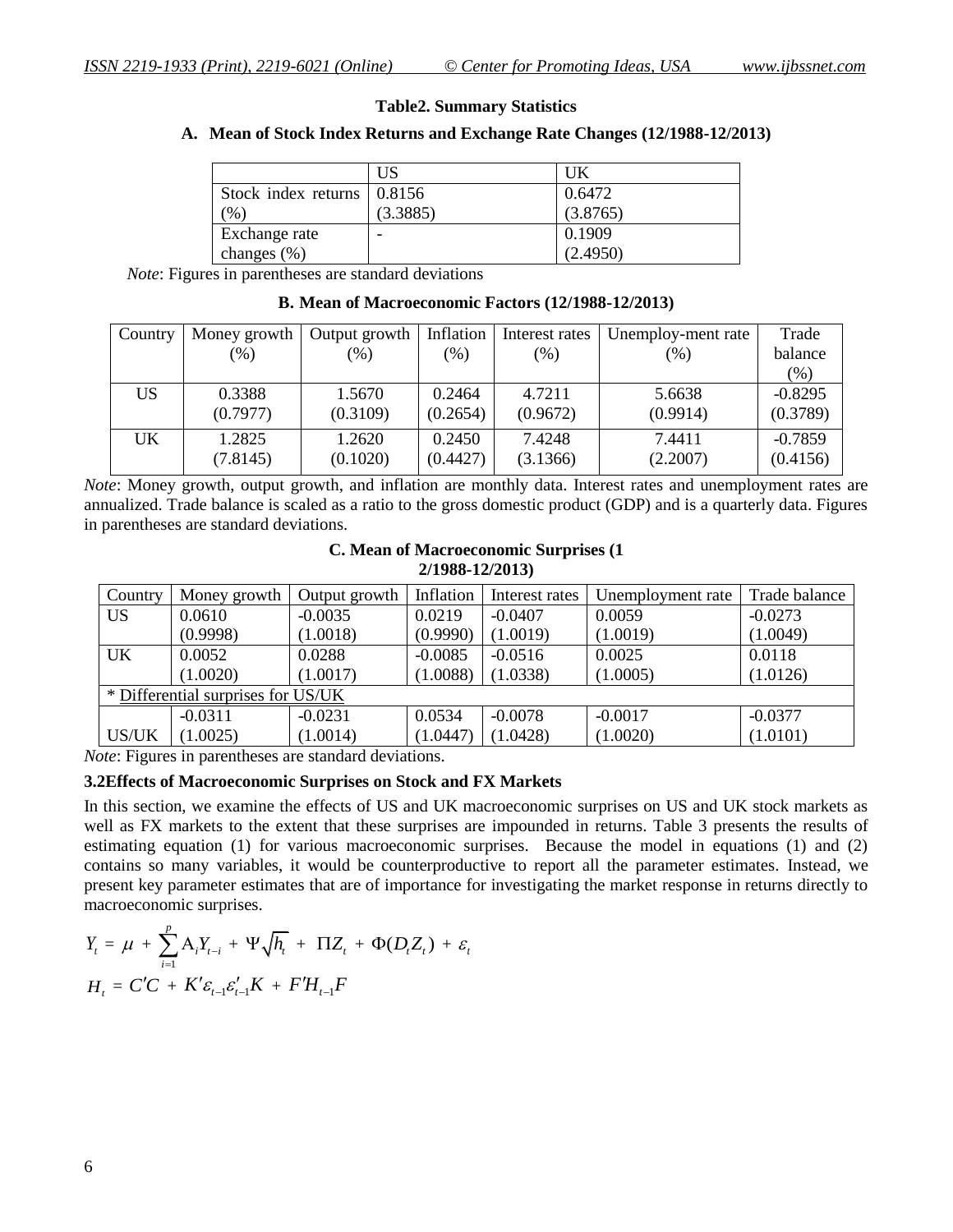| Parameter                     | Money         | Output        | Inflation     | Interest    | Unemp-      | Trade      |
|-------------------------------|---------------|---------------|---------------|-------------|-------------|------------|
|                               | growth        | growth        |               | rates       | loyment     | balance    |
| $\pi_{\scriptscriptstyle 11}$ | $-0.0007$     | 0.0016        | $-0.0042$     | $-0.0029$   | $-0.0021$   | 0.0020     |
|                               | $(-1.308)$    | $(2.142)$ **  | $(-1.934)$    | $(-2.477)*$ | $(-2.018)*$ | (1.357)    |
| $\pi_{12}$                    | 0.0031        | 0.0094        | 0.0012        | $-0.0001$   | 0.0019      | $-0.0050$  |
|                               | $(2.229)*$    | (1.666)       | $(2.065)*$    | $(-0.149)$  | (0.668)     | $(-0.701)$ |
| $\pi_{13}$                    | 0.0032        | 0.0077        | 0.0009        | 0.0016      | 0.0085      | 0.0050     |
|                               | (1.643)       | (1.553)       | (0.303)       | (0.471)     | (1.882)     | $(-0.231)$ |
| $\pi_{21}$                    | $-0.0038$     | $-0.0007$     | $-0.0061$     | $-0.0004$   | $-0.0093$   | 0.0047     |
|                               | $(-1.180)$    | $(-0.552)$    | $(-2.117)*$   | $(-0.174)$  | $(-2.030)*$ | $(2.227)*$ |
| $\pi_{22}$                    | $-0.0090$     | 0.0042        | $-0.0097$     | 0.0002      | $-0.0041$   | 0.0036     |
|                               | $(-2.144)*$   | (0.537)       | $(-2.250)*$   | (0.173)     | $(-1.068)$  | (0.352)    |
| $\pi_{23}$                    | 0.0032        | 0.0033        | $-0.0009$     | 0.0040      | 0.0101      | $-0.00045$ |
|                               | (1.231)       | (0.488)       | $(-0.211)$    | (0.865)     | (1.690)     | $(-1.430)$ |
| $\pi_{31}$                    | 0.0148        | $-0.0005$     | $-0.0006$     | 0.0017      | $-0.0020$   | $-0.0053$  |
|                               | $(4.220)$ **  | $(-0.741)$    | $(-0.362)$    | (1.481)     | $(-0.818)$  | $(-0.425)$ |
| $\pi_{32}$                    | $-0.0077$     | $-0.0043$     | $-0.0009$     | 0.0008      | $-0.0027$   | 0.0011     |
|                               | $(-3.361)$ ** | $(-1.047)$    | $(-0.291)$    | (1.196)     | $(-1.335)$  | (1.827)    |
| $\pi_{33}$                    | 0.0139        | 0.0035        | 0.0008        | 0.0022      | 0.0065      | $-0.0080$  |
|                               | $(5.114)$ **  | (0.967)       | (0.384)       | (0.913)     | $(2.060)*$  | $(-0.432)$ |
| $\phi_{11}$                   | $-0.0016$     | $-0.0185$     | $-0.0056$     | $-0.0110$   | $-0.0123$   | $-0.0477$  |
|                               | $(-0.629)$    | $(-4.565)$ ** | $(-1.771)$    | $(-2.253)*$ | $(-2.240)*$ | $(-1.752)$ |
| $\phi_{12}$                   | $-0.0015$     | 0.0010        | $-0.0028$     | 0.0006      | $-0.0010$   | 0.0038     |
|                               | $(-0.531)$    | (0.410)       | $(-0.511)$    | (0.438)     | $(-2.207)*$ | (0.402)    |
|                               | $-0.0058$     | $-0.0164$     | $-0.0011$     | 0.0015      | $-0.0147$   | 0.0235     |
| $\varphi_{13}$                | $(-1.745)$    | $(-1.944)$    | $(-0.209)$    | (0.390)     | $(-1.103)$  | (0.694)    |
|                               | 0.0026        | 0.016         | $-0.0114$     | $-0.0012$   | 0.0117      | $-0.0493$  |
| $\varphi_{21}$                | (0.775)       | $(2.272)*$    | $(-2.721)$ ** | $(-0.217)$  | (1.603)     | $(-1.254)$ |
| $\phi_{22}$                   | $-0.0059$     | $-0.0003$     | 0.0121        | $-0.0006$   | $-0.0033$   | 0.0085     |
|                               | $(-1.525)$    | $(-0.031)$    | $(2.139)*$    | $(-0.334)$  | $(-0.554)$  | (0.624)    |
| $\phi_{23}$                   | $-0.0060$     | 0.0048        | 0.0082        | $-0.0040$   | $-0.0091$   | 0.0497     |
|                               | $(-1.351)$    | (0.414)       | (1.192)       | $(-0.777)$  | $(-0.987)$  | (1.019)    |
| $\phi_{31}$                   | 0.0055        | $-0.0004$     | 0.0002        | $-0.0020$   | 0.0031      | $-0.0153$  |
|                               | $(4.689)$ **  | $(-0.293)$    | (0.100)       | $(-0.701)$  | (0.813)     | $(-0.670)$ |
| $\phi_{32}$                   | $-0.0149$     | $-0.0013$     | 0.0008        | $-0.0005$   | $-0.0029$   | $-0.0120$  |
|                               | $(-10.84)$ ** | $(-0.218)$    | (0.206)       | $(-0.530)$  | $(-0.918)$  | $(-1.499)$ |
| $\varphi_{33}$                | 0.0264        | 0.0032        | $-0.0021$     | $-0.0019$   | $-0.0056$   | 0.0307     |
|                               | $(16.73)$ **  | (0.514)       | $(-0.575)$    | $(-0.686)$  | $(-1.144)$  | (1.077)    |
|                               |               |               |               |             |             |            |

**Table3. Estimation Results of Direct Effects**

*Note*: Figures in parentheses are *t*-statistics.

### **3.2.1 Response to Money Growth Surprises**

The parameter estimates from  $\pi_{11}$  down to  $\pi_{13}$  for money growth in Table 3 indicate that US stock market returns are affected by monetary surprises in UK but not by domestic and FX market developments. This implies that while the monetary surprise in UK feeds through to US stock markets, it is not directly impounded in domestic stock returns and has limited information value for stock market participants about the future course of the economy or economic policies. In contrast, UK stock returns appear to be directly affected by domestic monetary surprise. The dollar/pound exchange rate is significantly affected by both US and UK money surprises. For example, the parameter estimates of  $\pi_{31}$  and  $\pi_{32}$  for monetary growth indicate that the US monetary surprise has a significantly positive direct impact on the dollar/pound exchange rate, while the UK monetary surprise is significantly negatively related to the exchange rate, implying a US dollar depreciation and a pound appreciation. This is, of course, consistent with basic theoretical predictions. It is noteworthy that the dollar/pound exchange rate is positively affected by the monetary surprise in FX markets, implying that the US monetary surprise is dominantly affecting the dollar/pound exchange rate relative to the UK surprise.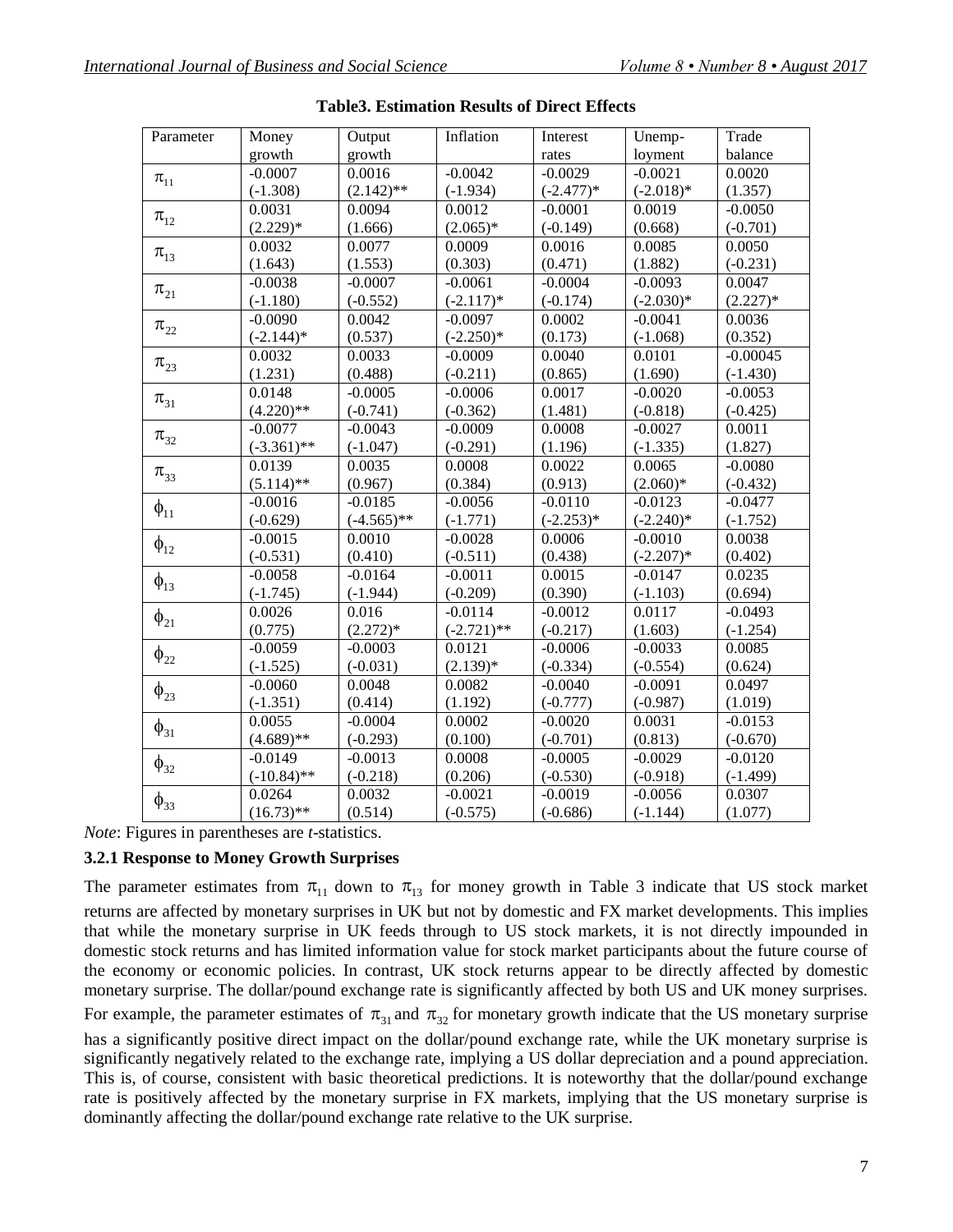Also, the significance of  $\phi_{31}$ ,  $\phi_{32}$ , and  $\phi_{33}$  for money growth indicates that exchange rates are asymmetrically responsive to US and UK monetary surprises. For example, the significantly positive value of  $\phi_{31}$  indicates that a higher-than-expected US money growth leads to higher dollar/pound exchange rates than a lower-than-expected US money growth of the same magnitude. Note that a positive coefficient in the regressions implies that negative surprise is associated with a depreciation of the dollar (or an appreciation of the pound). Similarly, the values of  $\phi_{32}$  (significantly negative) and  $\phi_{33}$  (significantly positive) for money growth suggest that the dollar/pound exchange rate also displays an asymmetric response to the UK monetary surprise and the monetary surprise in the FX market.

# **3.2.2 Response to Output Growth Surprises**

As suggested by the parameter estimate of  $\pi_{11}$  for output growth, US stock market returns are significantly positively related to domestic output growth surprises. This estimated response is consistent with market participants' assessments of a stronger economy with higher-than-expected output growth. All of the off-diagonal parameter estimates of matrix  $\Pi$  for inflation are statistically insignificant, implying that there is no direct crossmarket and cross-country feedback relation in response to an output surprise. It is also shown in Table 4 for output growth that both US and UK stock market returns appear to be asymmetrically responsive to US output surprises but in the opposite direction. That is, a lower-than-expected US output growth is followed by lower stock market returns in US but higher returns in UK than a higher-than-expected US output growth of the same magnitude. Thus, it appears that the good (bad) surprise in US output growth is received in UK stock markets as a bad (good) surprise. In the FX market, the output growth surprise either in US or in UK does not seem to directly affect exchange rates.

### **3.2.3 Response to Inflation Surprises**

The parameter estimates of  $\pi_{12}$ ,  $\pi_{21}$ , and  $\phi_{21}$  for inflation reveal that UK stock market returns are affecting US stock markets positively but negatively responsive to domestic and US inflation surprises and the response is asymmetric. The US inflation surprise appears to be transmitted to the UK stock market and a higher-thanexpected US inflation surprise leads to lower UK stock market returns than a lower-than-expected US inflation of the same magnitude. This indicates that there is a direct cross-market and cross-country feedback relation in response to an inflation surprise.

### **3.2.4 Response to Output Growth Surprises**

The parameter estimates of  $\pi_{11}$  and  $\phi_{11}$  for interest rates suggest that the US interest rate surprise has a negative and direct impact on US stock market returns and the market response displays own asymmetry. That is, a higherthan-expected US interest rate is followed by lower US stock market returns than a lower-than-expected US interest rate of the same magnitude. It appears that there is no direct cross-market and cross-country feedback relation in response to an interest rate surprise. In the FX market, the inflation surprise either in US or in UK does not seem to directly affect exchange rates.

#### **3.2.5 Response to Unemployment and Trade Balance Surprises**

As evidenced by the parameter estimates of  $\pi_{11}$  and  $\pi_{21}$  for unemployment, the US unemployment surprise has a negative effect on US stock market returns and is transmitted directly to UK stock market returns. In the FX market, the unemployment surprise either in US or in UK does not seem to directly affect exchange rates, while the unemployment surprise in the FX market is significantly positively related to the dollar/pound exchange rate. The significantly positive value of  $\pi_{33}$  for unemployment indicates that the exchange rate is dominantly affected by the US unemployment surprise relative to UK surprise. Also, the significance of  $\phi_{11}$  and  $\phi_{12}$  for unemployment indicates that US stock market returns are negatively and directly responsive to unemployment surprises both in US and UK. For example, the significantly negative value of  $\phi_{11}$  indicates that a higher-thanexpected US unemployment leads to lower US stock market returns than a lower-than-expected unemployment of the same magnitude.